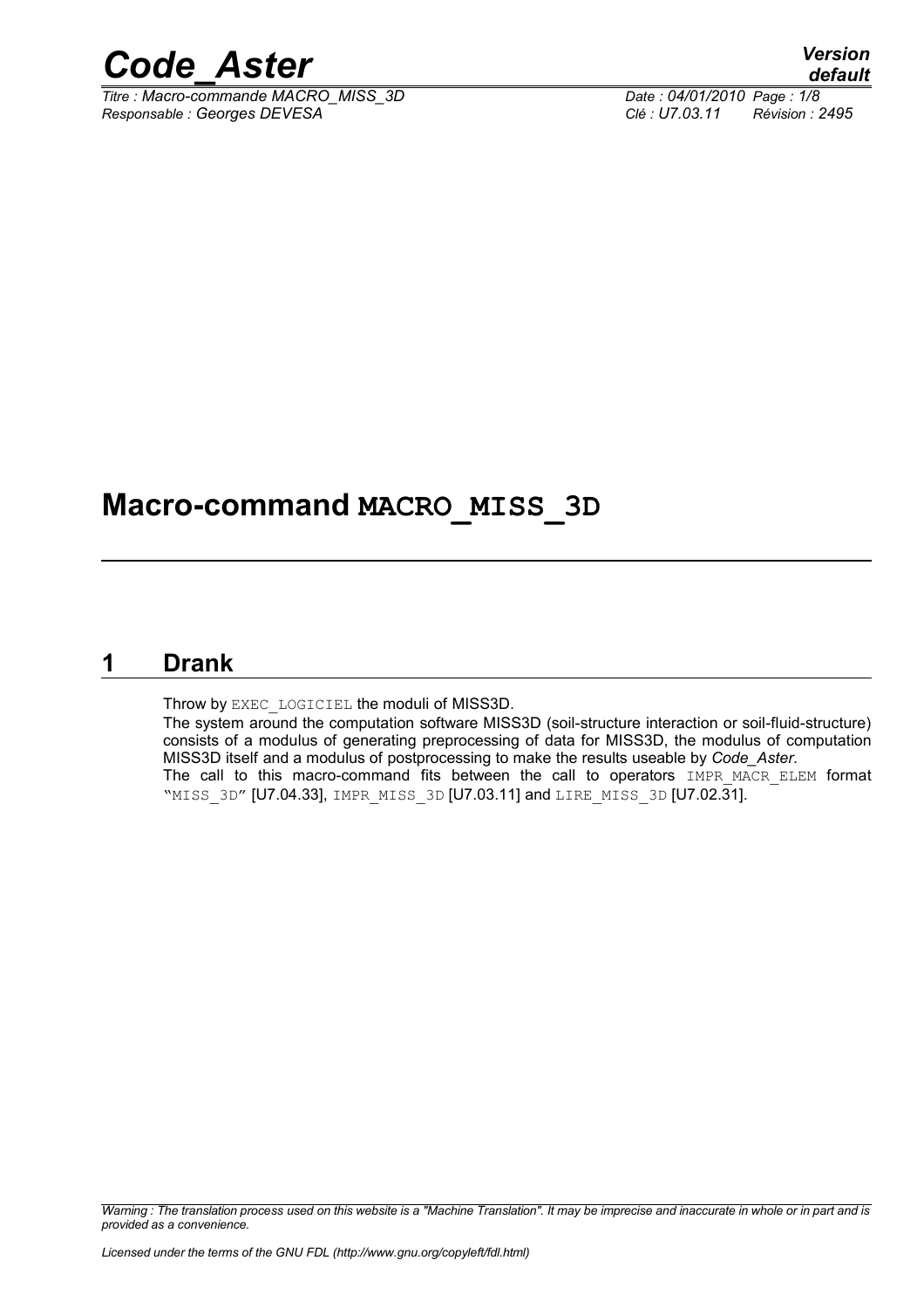*Titre : Macro-commande MACRO\_MISS\_3D Date : 04/01/2010 Page : 2/8 Responsable : Georges DEVESA Clé : U7.03.11 Révision : 2495*

## *default*

#### **2 Syntax**

| MACRO MISS 3D ( |                                                                                                                                                                                                                                                                                                                                                                                                                                                                                                                                                                   |                                                                  |
|-----------------|-------------------------------------------------------------------------------------------------------------------------------------------------------------------------------------------------------------------------------------------------------------------------------------------------------------------------------------------------------------------------------------------------------------------------------------------------------------------------------------------------------------------------------------------------------------------|------------------------------------------------------------------|
|                 | $\blacklozenge\texttt{OPTION} \qquad = \texttt{F} \qquad (\blacklozenge / \texttt{TOUT} \qquad = \texttt{"OUT'},$<br>/ MODULE = "PRE MISS",<br>/ "MISS EVOL",<br>/ "MISS IMPE",                                                                                                                                                                                                                                                                                                                                                                                   |                                                                  |
|                 | $\mathcal{E}$                                                                                                                                                                                                                                                                                                                                                                                                                                                                                                                                                     |                                                                  |
| [DEFAULT]       | $\Diamond$ UNITE IMPR ASTER =/uimpast,<br>$/25$ ,                                                                                                                                                                                                                                                                                                                                                                                                                                                                                                                 | $[1]$                                                            |
| [DEFAULT]       | ♦ UNITE OPTI MISS =/uopmiss<br>$\mathbf{r}$<br>$/26$ ,                                                                                                                                                                                                                                                                                                                                                                                                                                                                                                            | $[1]$                                                            |
| [DEFAULT]       | $\Diamond$ TABLE SOL =tabsol,<br>$\Diamond$ UNITE MODELE SOL =/umodsol<br>$\mathbf{r}$<br>$/27$ ,                                                                                                                                                                                                                                                                                                                                                                                                                                                                 | [array]<br>$[1]$                                                 |
| [DEFAULT]       | $\Diamond$ UNITE RESU IMPE =/uresimp<br>$\mathbf{r}$<br>$/30$ ,                                                                                                                                                                                                                                                                                                                                                                                                                                                                                                   | $[1]$                                                            |
| [DEFAULT]       | $\Diamond$ UNITE RESU FORC =/uresfor ,<br>$/0$ ,                                                                                                                                                                                                                                                                                                                                                                                                                                                                                                                  | $[1]$                                                            |
|                 | $\triangle$ PROJET = projet ,                                                                                                                                                                                                                                                                                                                                                                                                                                                                                                                                     | [KN]                                                             |
|                 | <b>OREPERTOIRE</b> = repertoire,                                                                                                                                                                                                                                                                                                                                                                                                                                                                                                                                  | [KN]                                                             |
| [DEFAULT]       | $\lozenge \text{ VERSION} = \text{ WVI } 4'',$                                                                                                                                                                                                                                                                                                                                                                                                                                                                                                                    |                                                                  |
|                 | / $"V1 3",$<br>$\Diamond$ PARAMETRE = F ( / $\blacklozenge$ FREQ MIN = fmin,<br>$\blacklozenge$ FREQ_MAX<br>$=f$ max,<br>◆ FREQ PAS<br>$=fpas,$<br>$\sqrt{\bullet}$ LFREQ NB = lfrnb ,<br>$\triangle$ LFREQ LISTE =1frli ,<br>$\bullet$ ZO<br>$=z0$ ,<br>$=$ "NON"<br>$\Diamond$ SURF<br>/"OUI'<br>$\Diamond$ RFIC<br>$=rfic$ , $[R]$<br>$\lozenge$ DREF<br>$=$ dref, $[R]$<br>♦ ALGORITHME<br>$=$ "REGU"<br>"DEPL"<br>$\bullet$ OFFSET MAX = of fmax , [R]<br>$\blacklozenge$ OFFSET NB<br>$=$ offnb<br>$\mathbf{r}$<br>$\sqrt{\bullet}$ SPEC MAX = spemax , [R] | [R]<br>[R]<br>[R]<br>$[1]$<br>[1 R]<br>[R]<br>[DEFAULT]<br>$[1]$ |
|                 | $\blacklozenge$ SPEC NB<br>$=$ spenb<br>$\mathbf{r}$<br>$\Diamond$ ISSF<br>$=$ $/$ "NON" [DEFAULT]<br>/"OUI'                                                                                                                                                                                                                                                                                                                                                                                                                                                      | $[\;1\;]$                                                        |
|                 | $\Diamond$ FICH RESU IMPE = frimpe, [kN]                                                                                                                                                                                                                                                                                                                                                                                                                                                                                                                          |                                                                  |

*Warning : The translation process used on this website is a "Machine Translation". It may be imprecise and inaccurate in whole or in part and is provided as a convenience.*

◊ FICH\_RESU\_FORC =frforc, [kN]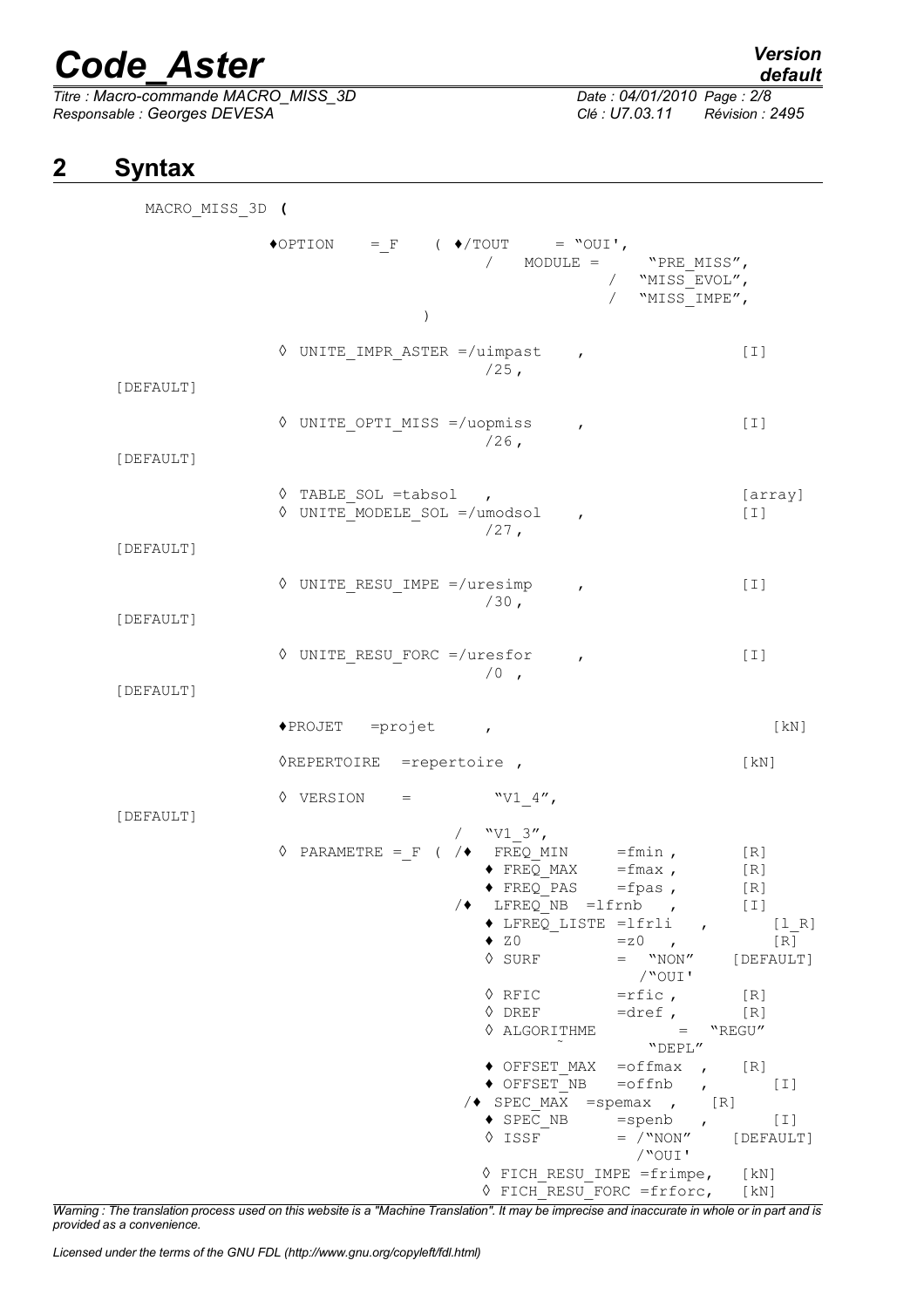$\overline{T}$ itre : Macro-commande MACRO\_MISS\_3D

**)**

|              | .   .<br>default |
|--------------|------------------|
| 7 Paga · 3/8 |                  |

*Responsable : Georges DEVESA Clé : U7.03.11 Révision : 2495* ◊ FICH\_POST\_TRAI =fpostr, [kN]  $\sqrt{$  /CONTR NB = lcontnb , [I] CONTR LISTE =lcontli, [l\_R]  $\sqrt[6]{\text{DIRE}}$  ONDE =ldirond, [1\_R]<br>  $\sqrt[6]{\text{TYPE}}$  =/ "BINAIRE"

/ "ASCII" [DEFAULT]

)

 $\sqrt{TYPE=}/$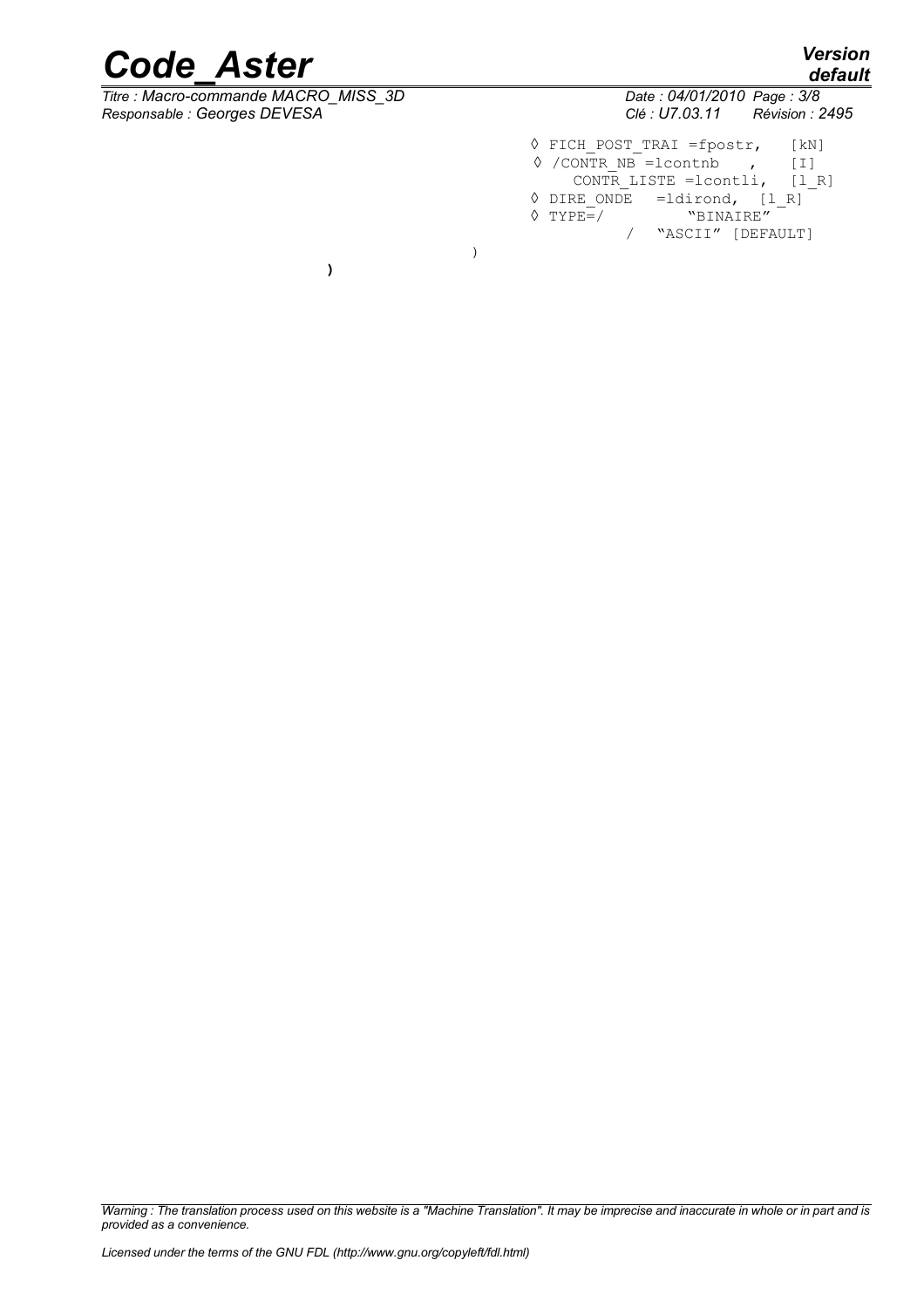*Titre : Macro-commande MACRO\_MISS\_3D Date : 04/01/2010 Page : 4/8 Responsable : Georges DEVESA Clé : U7.03.11 Révision : 2495*

### **3 Operands**

#### **3.1 Key word OPTION**

This key word makes it possible to indicate the moduli which one will call in the system around MISS3D.

#### **3.1.1 Operand TOUT**

 $\triangle$ /TOUT = "OUI'

This operand indicates that one will call the complete sequence of system MISS3D: modulate generating preprocessing of data for MISS3D, modulus of computation MISS3D and modulus of postprocessing to make the results useable by *Code\_Aster*.

#### **3.1.2 Operand MODULE**

/MODULE = "PRE\_MISS" "MISS EVOL" / "MISS\_IMPE"

> modulus "PRE\_MISS" indicates that one calls only the modulus generating preprocessing of data for MISS3D.

> Modulus "MISS EVOL" indicates that one calls only the modulus of computation MISS3D then the modulus of postprocessing to make the results useable by *Code\_Aster*. This modulus comes in complement from the precedent.

> Modulus "MISS IMPE" indicates that one calculates only the impedances of soil per frequency.

#### **3.2 Operand UNITE\_IMPR\_ASTER**

◊UNITE\_IMPR\_ASTER = uimpast

logical Number of unit on which one recovers the file of Code\_Aster-MISS3D interface filled by operators IMPR\_MACR\_ELEM format "MISS\_3D" [U7.04.33] and IMPR\_MISS\_3D [U7.03.11]. The value by default is 25.

#### **3.3 Operand UNITE\_OPTI\_MISS**

◊ UNITE\_OPTI\_MISS = uopmis

logical Number of unit of the file containing of the specific data of computation for MISS3D: type of interface (ISS or ISFS), type of foundation, frequencies of computation. The value by default is 26.

#### **3.4 Operands TABLE\_SOL/UNITE\_MODELE\_SOL**

the data of description of the stratifications of soil are provided in the form of an array produced by the command DEFI\_SOL\_MISS.

Nevertheless, for reasons of accounting, there remains possible to use a file of soil builds before. One uses key word UNITE\_MODELE\_SOL then only.

◊TABLE\_SOL = tabsol Characteristic of the soil exits of DEFI SOL MISS. In this case, one can use key word UNITE\_MODELE\_SOL all the same to recover the file produced from this array.

```
◊UNITE_MODELE_SOL = umodsol
```
*Warning : The translation process used on this website is a "Machine Translation". It may be imprecise and inaccurate in whole or in part and is provided as a convenience.*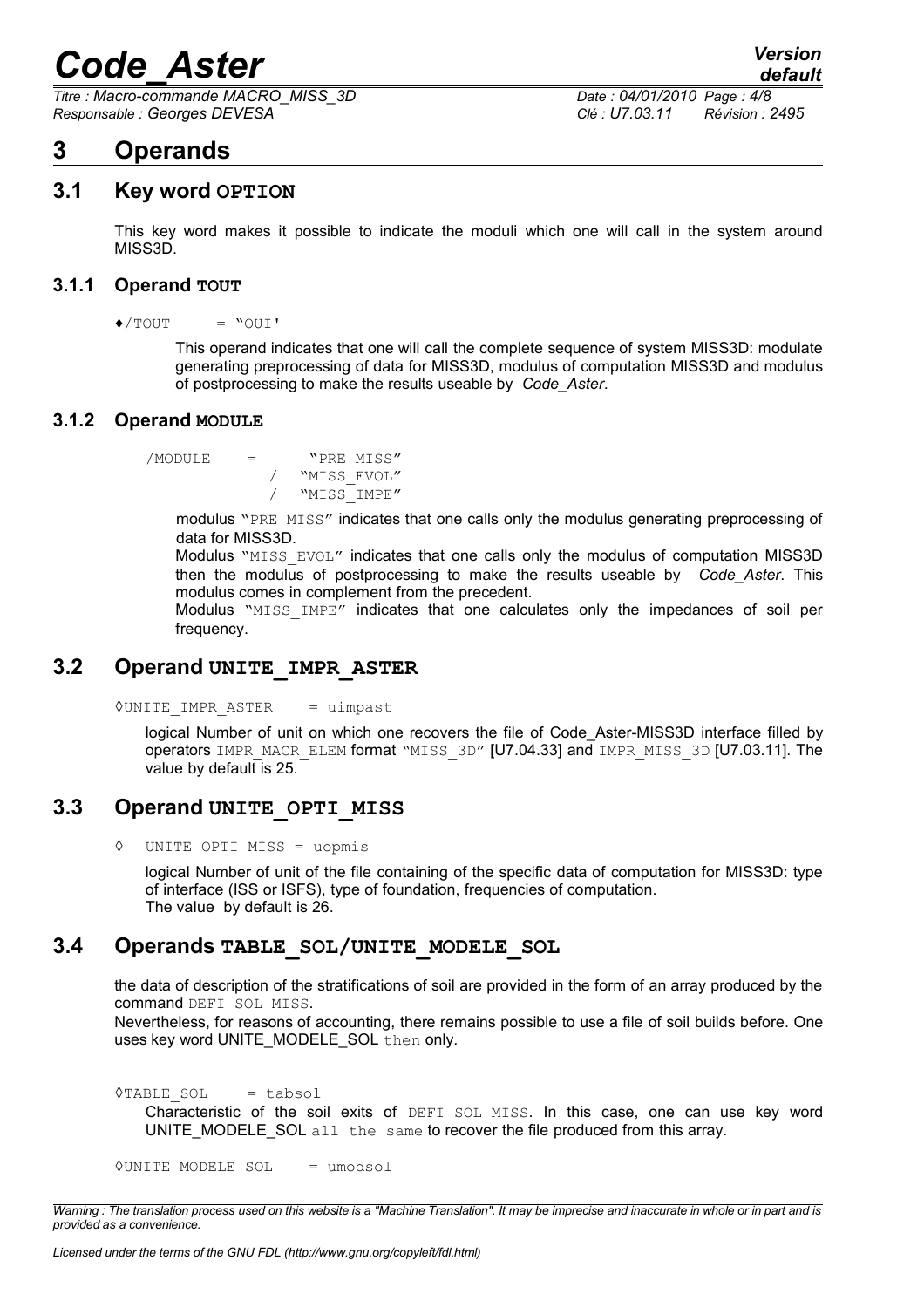*Titre : Macro-commande MACRO\_MISS\_3D Date : 04/01/2010 Page : 5/8 Responsable : Georges DEVESA Clé : U7.03.11 Révision : 2495*

logical Number of unit of the file containing the data of description of the stratifications of soil and the spectral parameters of computation of the Green's functions. The value by default is 27.

#### **3.5 Operand UNITE\_RESU\_IMPE**

◊ UNITE\_RESU\_IMPE = uresimp

logical Number of unit of the file containing the impedances of soil per frequency results of MISS3D. This file is filled only if one calls on modulus "MISS IMPE". The value by default is 30.

#### **3.6 Operand UNITE\_RESU\_FORC**

◊UNITE\_RESU\_FORC = uresfor

logical Number of unit of the file containing the seismic forces of soil per frequency results of MISS3D. This file is not filled, and provided that the operand is indicated, that if one calls on modulus "MISS\_IMPE".

#### **3.7 Operands PROJET/REPERTOIRE**

One creates by the operand  $\text{directory}$  a directory entered by his complete path on the processing machine to introduce there the files given and results of MISS3D. These files will start with a radical name - given by operand PROJET.

#### **3.8 Operand VERSION**

 $\sqrt{VERSION}$  =  $\sqrt{V1}$  3" /  $\sqrt{V1} \frac{1}{4}$ "

> Name of the version of MISS3D. By default, one uses the version in operating, that is to say V1\_4.

#### **3.9 Key word PARAMETRE**

This key word makes it possible to enter the parameters of the file indicated by operand UNITE OPTI MISS, like entering the parameters of discretization spectral and spatial which supplement the data of description of the soil in MISS3D in the file indicated by operand UNITE\_MODELE\_SOL. If key word PARAMETRE is absent, it will imperatively be necessary to have in entry a file of options given by operand  $UNITE$   $OPT$   $MISS$ . If not, if this key word is present, the file of options given by operand UNITE\_OPTI\_MISS will be filled in output.

#### **3.9.1 Operands FREQ\_MIN, FREQ\_MAX, FREQ\_PAS**

 $/$ FREQ MIN =fmin ,  $FREO$  MAX =fmax  $FREQ$  PAS =fpas These operands provide the limits and the step of frequency of computation by MISS3D.

#### **3.9.2 Operands LFREQ\_NB, LFREQ\_LISTE**

```
/LFREQ_NB =lfrnb , 
LFREQ_LISTE =lfrli ,
```
These operands provide the number and the list of the frequencies of computation by MISS3D. These data are excluded with the preceding ones.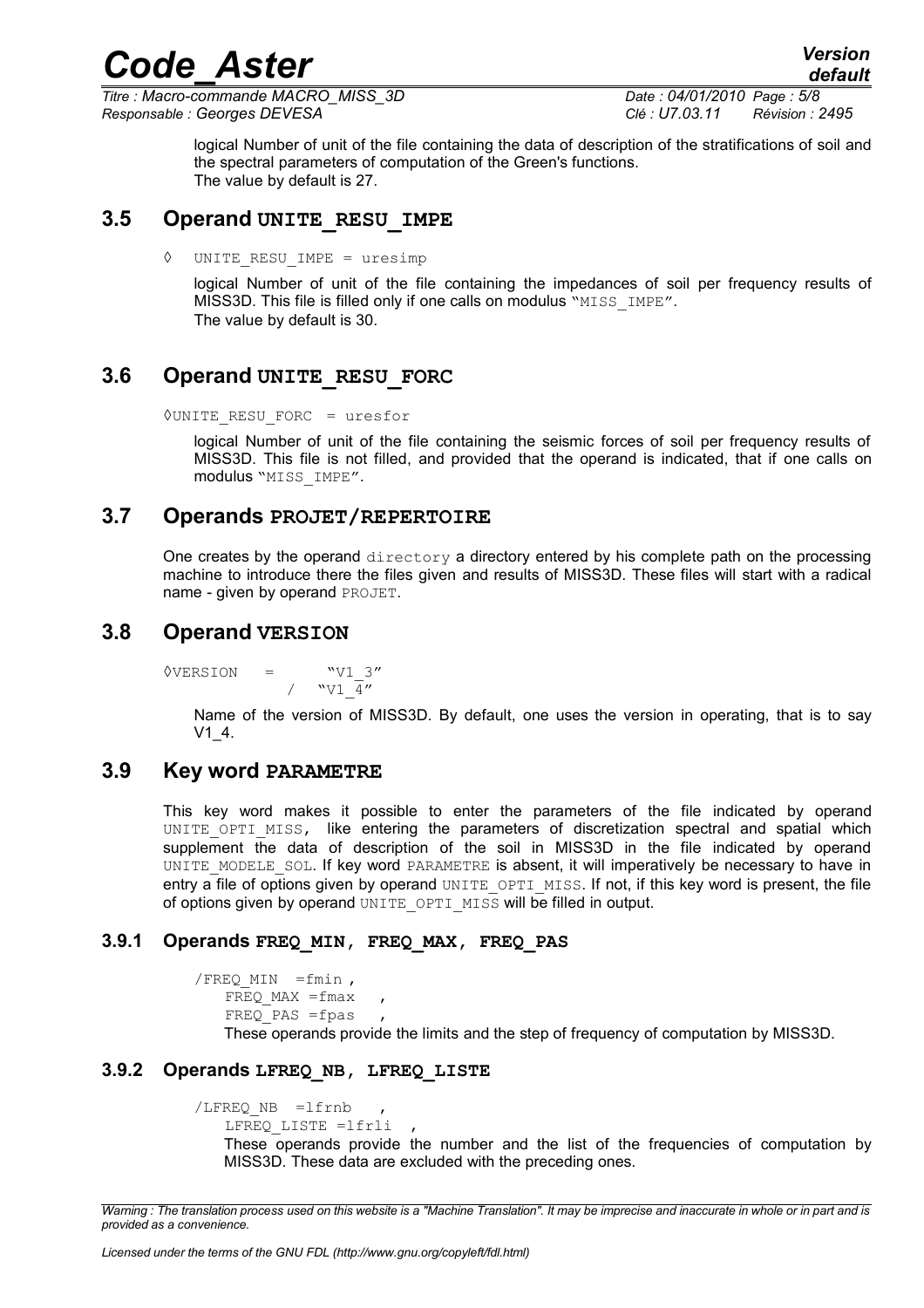*Titre : Macro-commande MACRO\_MISS\_3D Date : 04/01/2010 Page : 6/8 Responsable : Georges DEVESA Clé : U7.03.11 Révision : 2495*

#### **3.9.3 Operand Z0**

 $\triangle$ z0 =z0

This operand gives the dimension of the free face of the soil.

#### **3.9.4 Operand SURF**

 $\begin{array}{ccccc} \Diamond & \texttt{SURF} & = & \texttt{"OUT'} & \\ & \texttt{"NON''} & & \\ \end{array}$ 

[DEFAULT]

This operand indicates if one has or not a shallow foundation.

#### **3.9.5 Operand ISSF**

 $\Diamond$ ISSF = "OUI'

"NON" [DEFAULT]

This operand indicates if one has or not a field of fluid and thus also of the interfaces fluid-structure and soil-fluid indicated by operands GROUP\_MA\_FLU\_STR and GROUP\_MA\_FLU\_SOL in command IMPR MACR ELEM [U7.04.33].

#### **3.9.6 Operand RFIC**

 $\Diamond$ RFIC =rfic,

This operand indicates the value of the homogeneous parameter to a characteristic distance necessary to eliminate fictitious resonances.

#### **3.9.7 Operand FICH\_RESU\_IMPE**

◊FICH\_RESU\_IMPE =frimpe ,

This operand indicates the name of the file of impedances which one can thus obtain without calling the specific modulus of computation of impedances and seismic forces MISS IMPE, when one calls for example the modulus of complete computation:  $TOUT = "YES"$ .

#### **3.9.8 Operand FICH\_RESU\_FORC**

```
◊ FICH_RESU_FORC =frforc ,
```
This operand indicates the name of the file of seismic forces which one can thus obtain without calling the specific modulus of computation of impedances and seismic forces MISS IMPE, when one calls for example the modulus of complete computation:  $TOUT = "YES"$ .

#### **3.9.9 Operand FICH\_POST\_TRAI**

◊FICH\_POST\_TRAI =fpostr ,

This operand indicates the name of the file containing of the instructions of postprocessing supplementing the data file of MISS3D called by the modulus of complete computation:  $TOUT =$ "YES" .

#### **3.9.10 Operands CONTR\_NB, CONTR\_LISTE**

- ◊ /CONTR\_NB =lcontnb ,
	- CONTR LISTE =lcontli

These operands provide the number and the list of the coordinates of check-points of the soil field where one exploits results by data MISS3D of postprocessing contained in the file indicated by operand FICH\_POST\_TRAI.

#### **3.9.11 Operand DREF**

 $ØDREF =dref$ .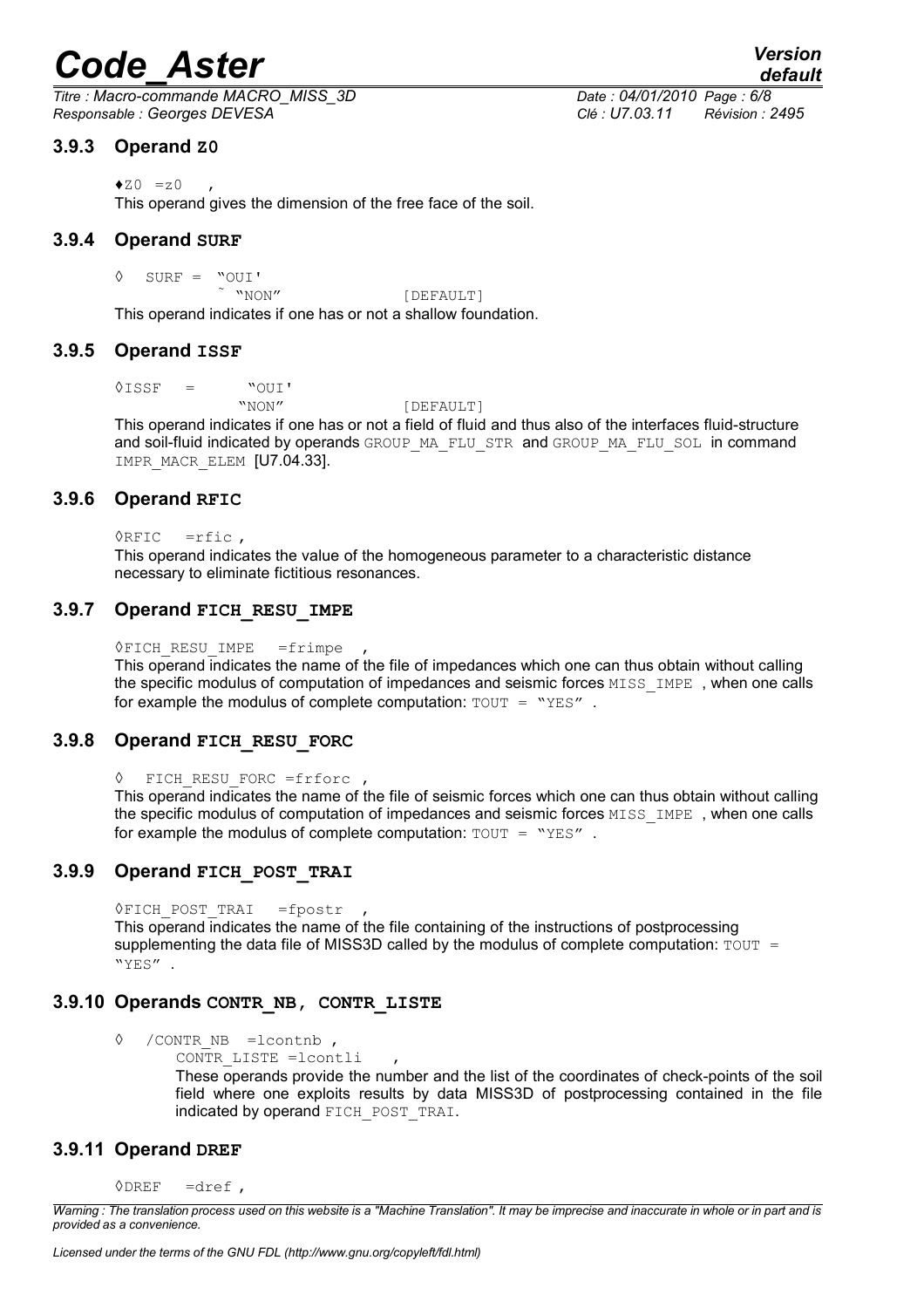*Titre : Macro-commande MACRO\_MISS\_3D Date : 04/01/2010 Page : 7/8 Responsable : Georges DEVESA Clé : U7.03.11 Révision : 2495*

This operand indicates the value of the homogeneous parameter to a characteristic distance which makes it possible null to eliminate the vertical slope from the impedance for a frequency.

#### **3.9.12 Operand ALGORITHME**

 $\sqrt{\text{ALGORITHME}} = / \sqrt{\text{NEPL} \cdot \text{NEGU}}$ 

[DEFAULT]

This operand indicates for the computation of the impedances if one uses the algorithm of regularization for nonsurface foundations or another algorithm for shallow foundations.